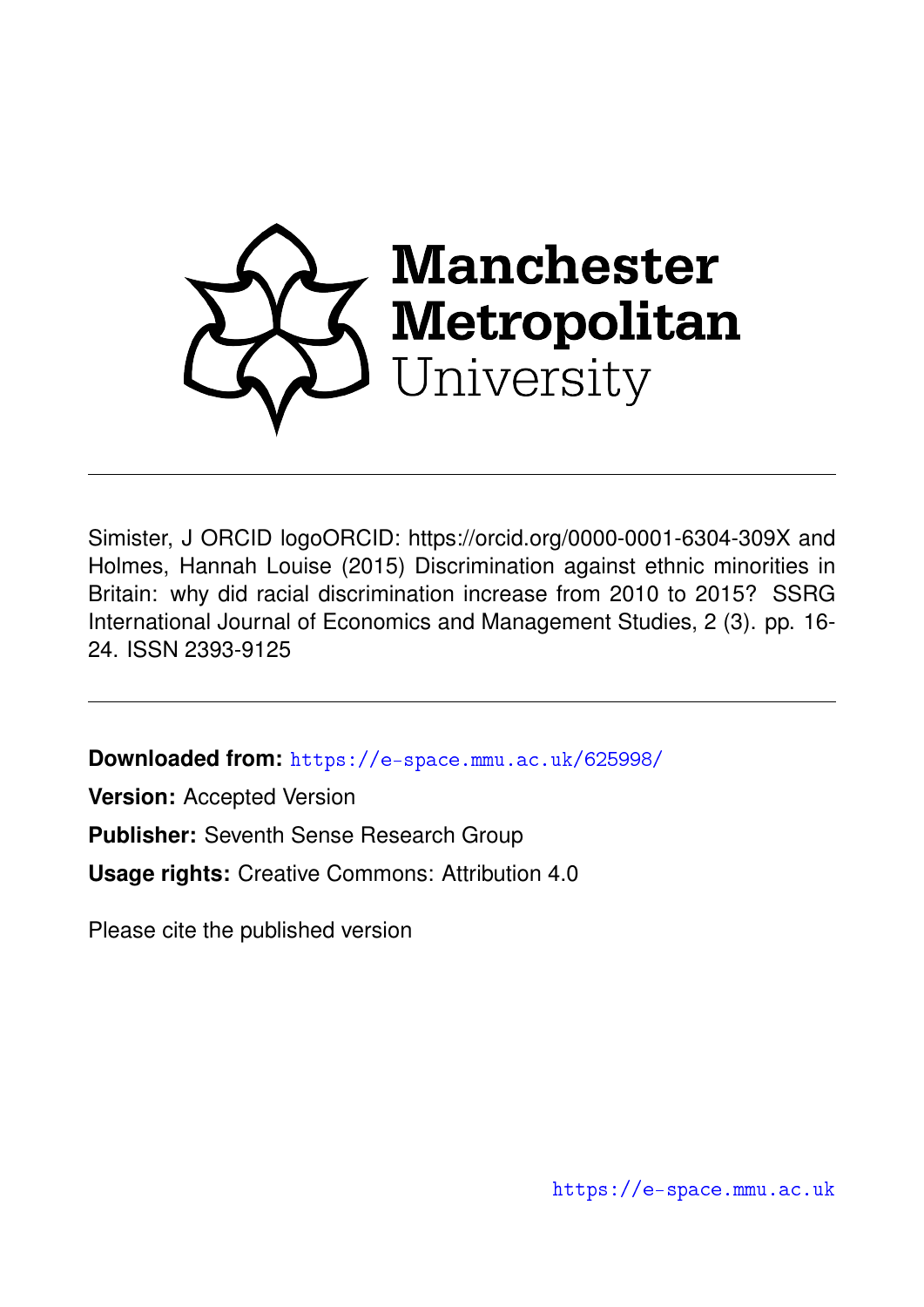*This document contains the text and diagrams as published in this journal article:*

John Simister and Hannah Louise Holmes (2015), 'Discrimination against ethnic minorities in Britain: why did racial discrimination increase from 2010 to 2015?' SSRG International Journal of Economics and Management Studies, volume 2 (number 3): pages 16-24.

[http://www.internationaljournalssrg.org/IJEMS/archive\\_details?page=Volume2-Issue3-2015](http://www.internationaljournalssrg.org/IJEMS/archive_details?page=Volume2-Issue3-2015)

# **Discrimination against ethnic minorities in Britain: why did racial discrimination increase from 2010 to 2015?**

# **John Simister1 and Hannah Louise Holmes2**

*1 (Accounting Finance & Economics Department, Manchester Metropolitan University, UK) 2 (Accounting Finance & Economics Department, Manchester Metropolitan University, UK)*

*ABSTRACT: This paper investigates the extent to which ethnic minorities face discrimination in the British labour market. It uses data from 'Labour Force Survey' and 'British Social Attitudes' surveys, from 1983 to 2014. Several kinds of discrimination are assessed – including the chance of finding paid work, and wage-rates for employees. This paper considers how far Britain's labour force is 'meritocratic' (i.e. unprejudiced). This paper considers the possibility suggested by Charteris-Black (2006) that Conservative governments may have increased racial prejudice; empirical evidence from 1979 to 1997, and from 2010 to 2015, are used to assess this question.*

*Keywords: Britain, discrimination, labour market, racial prejudice*

# **I. INTRODUCTION**

Racial discrimination is inequitable and inefficient. Economists generally advocate 'meritocracy': employment decisions should ensure the most appropriate (talented) person will get each job. If an orchestra refused to hire ethnic minority musicians, the choice of performers would be restricted – hence a prejudiced orchestra would tend to give lower quality performances. Prejudice is a form of 'externality': one person's prejudice affects others, without compensation. Externality indicates market failure, and may justify government intervention. Race discrimination harms customers, shareholders, and ethnic minority workers.

This paper assesses the extent to which some groups of people experience discrimination according to their ethnic or religious background. Previous research indicates that in Britain, people in ethnic minorities tend to earn less than white people, controlling for factors such as education (Thwaites, 2014). These earnings differentials may arise from wage differences between employees doing the same job (McNabb & Psacharopoulos, 1981); or from ethnic minorities being kept in less-skilled, and hence lower-paid, jobs (Stewart, 1983: 540); or from greater unemployment among ethnic minorities (Nord & Ting, 1994: 978).

According to many neoclassical economists, we do not need anti-discrimination laws because market forces will drive out prejudice – firms refusing to hire ethnic minority workers will not hire the cheapest labour, and hence lose market share to non-discriminating firms (until no discrimination remains). However, more recent economic analysis emphasise labour market imperfections, and suggest government intervention is needed. Some of these ideas are discussed in this paper, but there is insufficient space to report all relevant literature. The remainder of the paper is divided into a literature review; then explanation of data & methods; followed by results (evidence of inequality; evidence of racial prejudice; and possible reasons for increasing racism).

#### **II. LITERATURE REVIEW**

Neoclassical economic theory includes the 'efficient markets hypothesis', which implies free markets work efficiently. In this view racial discrimination, if it occurs, is temporary (Rodgers, 2006: 45). If some firms use racial discrimination whilst others do not, a non-discriminating firm can cut labour costs by hiring ethnic minorities; firms refusing to hire ethnic minorities must pay higher wages. Non-discriminating firms undercut discriminating firms; rational consumers buy from cheaper firms, until all discriminating firms are forced out of business (Mason, 1999: 294).

Several schools of economic thought reject neoclassical economics, and describe theories which predict discrimination. Harford (2010: 177) distinguishes between "rational racism" and "taste-based discrimination" (bigotry). Rational and irrational discrimination both harm society, by preventing meritocracy; rational racism seems harder to prevent, because it may be in a firm's interests to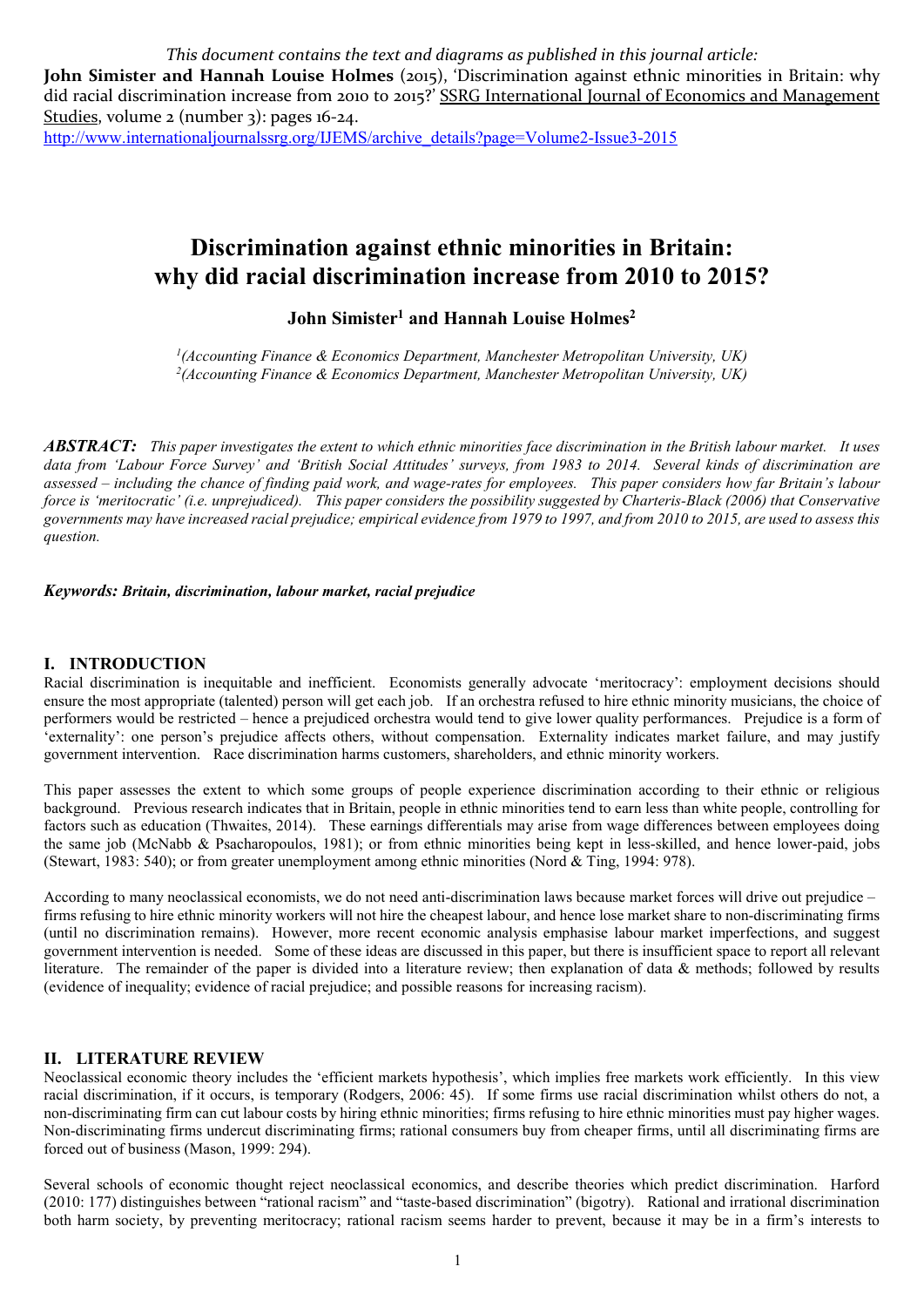discriminate. One type of 'rational' racism is employees discriminating against immigrants (this discrimination may not be limited to people with a different skin colour). Immigration in the UK in the 1950s is thought to have caused unemployment (Rhodes & Braham, 1981: 382), ignoring benefits from immigration. Workers could interpret high unemployment as excess supply of labour: "in difficult times, public attitudes to migration harden, as migrants are increasingly seen as competing with native workers for limited jobs and public resources" (Marangozov, 2014).

The previous paragraph described 'rational' reasons why discrimination may happen; but perhaps humans are only rational up to a point. The 'bounded rationality' approach claims people don't have enough information to make optimal choices, so they use rules-of-thumb. Employers may use skin colour as a proxy for education, if black workers are less educated because they underinvest in education in response to lower wages, or due to "premarket discrimination" from unequal access to education (Haagsma, 1998: 341). Such behaviour by employers is a form of 'statistical discrimination': it may harm people in an ethnic minority if that minority has low education levels, because employers may use it to decide which job applications to assess. Statistical discrimination can be understood from an experiment by Fryer, Goeree & Holt (2005), which randomly split students into 'employers', 'green' workers, and 'purple' workers. In stage 1, each worker decided whether to buy 'education'. Stage 2 was a dice throw, loaded in favour of educated workers. Stage 3 was the hiring decision – each employer had two pieces of information on each worker: their test result (related to their education), and whether they were 'green' or 'purple'. The three stages were repeated 20 times; the computer program revealed previous average test scores and hiring rates for greens & purples. Employers gained by hiring educated workers, or lost by hiring uneducated workers; workers were paid if they were hired. In round 1, employers looked only at test results when deciding who to hire. From round 2, employers had evidence – by chance, more greens than purples gambled on education in round 1. Employers found greens more likely to invest in education, so they hired more greens than purples. With information on hiring, greens kept investing in education – whereas purples did not. Greens were generally more educated; purples abandoned hope of being hired, and stopped paying for education. When this spiral set in, colour-blind employers would earn less than employers choosing workers by colour.

Irrational or 'taste-based' discrimination – which Harford (2010) called bigotry – may prevent some employers from hiring ethnic minorities. Gary Becker claimed that some people have a 'taste for discrimination'; such preferences could apply to managers or customers. In 'principal/agent' theory (Maskin & Tirole, 1990), objectives of a 'principal' (e.g. shareholders) are often different to those of an 'agent' (e.g. manager); prejudice by managers may prevent firms from hiring the best staff, damaging the interests of shareholders. According to Holzer & Ihlanfeldt (1998: 835), Becker's approach suggests that racial discrimination may persist for a long time.

In Schelling's (1971) 'chessboard model' analysis, "A very small preference not to have too many people unlike you in the neighbourhood, or even merely a preference for some people like you in the neighbourhood […] could lead to such very drastic […] results that look very much like extreme separation". Schelling implied that segregation isn't evidence of hatred: all it takes is a mild preference for a person not to feel 'outnumbered'. But segregation seems almost inevitable, and the consequences are severe. Ethnic groups locating in different parts of a city such as London may have implications for the labour market: commuting from Brixton (with a large Black/Afro-Caribbean community) to an area with more jobs takes time and money for employees; and firms may prefer to hire people living near the workplace, to reduce lateness from traffic delays. To distinguish effects of supply from demand in labour markets, Holzer controlled for the distance from each person's home to where a job was available; he found evidence of prejudice among employers (Rodgers, 2006: 84).

There are other possible reasons for wage inequalities between groups. Ichino (1998: 304-5) discusses 'asymmetric information': workers are less familiar than employers with employment laws, and firms may find it profitable to pay less to some groups of employees. Discrimination may also reduce the chance of some groups being hired; faced with discrimination, some people may give up on job searching. Heslin, Bell & Fletcher (2012: 840) define 'discouraged workers' as people "who want to work but have ceased looking because of labor market-related reasons such as discrimination". Unemployment may lead discouraged workers to seek post-school education (Bradley & Lenton, 2007: 303). But Harford (2010: 177) suggests victims of discrimination may give up on education: "Why bother to get a degree or work experience if you are young, gifted and black? Employers won't even notice." Taylor & Rampino (2014: 664) found that in periods of high unemployment, British children with less-educated parents reduce their aspirations, and education performance tends to worsen. Discrimination hurts ethnic minorities directly, by denying them opportunities; and indirectly, by sapping their incentive to aim high. 'Rational' and 'bigoted' racists reduce incentives for black students to become qualified – rational racism is self-perpetuating: bigotry deals a further blow, by reducing the chance of employment and discouraging education.

Moving from theory to evidence, racial prejudice has been reported in Britain (Simister, 2000), including universities (Simister, 2011). Communities and Local Government (2010: 11-12) found "some historic challenges remain, such as the continuing 'ethnic penalties' faced by particular groups in the labour market – in other words a worse outcome which cannot be explained by education levels, age or where a person lives. There are complicated causes for these challenges which vary greatly between individuals but may include direct and indirect discrimination". Clancy (2012) studied 2,000 UK adults, and found about one-third of them "admitted regularly making comments or being involved in discussions which could be considered racist". The '*British Election Study*' surveys (Butler & Stokes, 1974) investigated dislike of immigration from 1963 to 1970: they asked "*Do you think that too many immigrants have been let into this country or not?*" (wording varied slightly between surveys). Attitudes to immigration were linked to prejudice: a quarter of the people interviewed felt strongly enough to go beyond the 'closed' question – commenting on their hostility to immigration of 'coloured' people (Butler & Stokes, 1974: 303).

Researchers have carried out experiments where equally-suitable people applied for advertised jobs: Guryan & Charles (2013) refer to this method as 'callback studies'. At least a third of private-sector employers discriminated against Caribbean, or Asian, applicants – or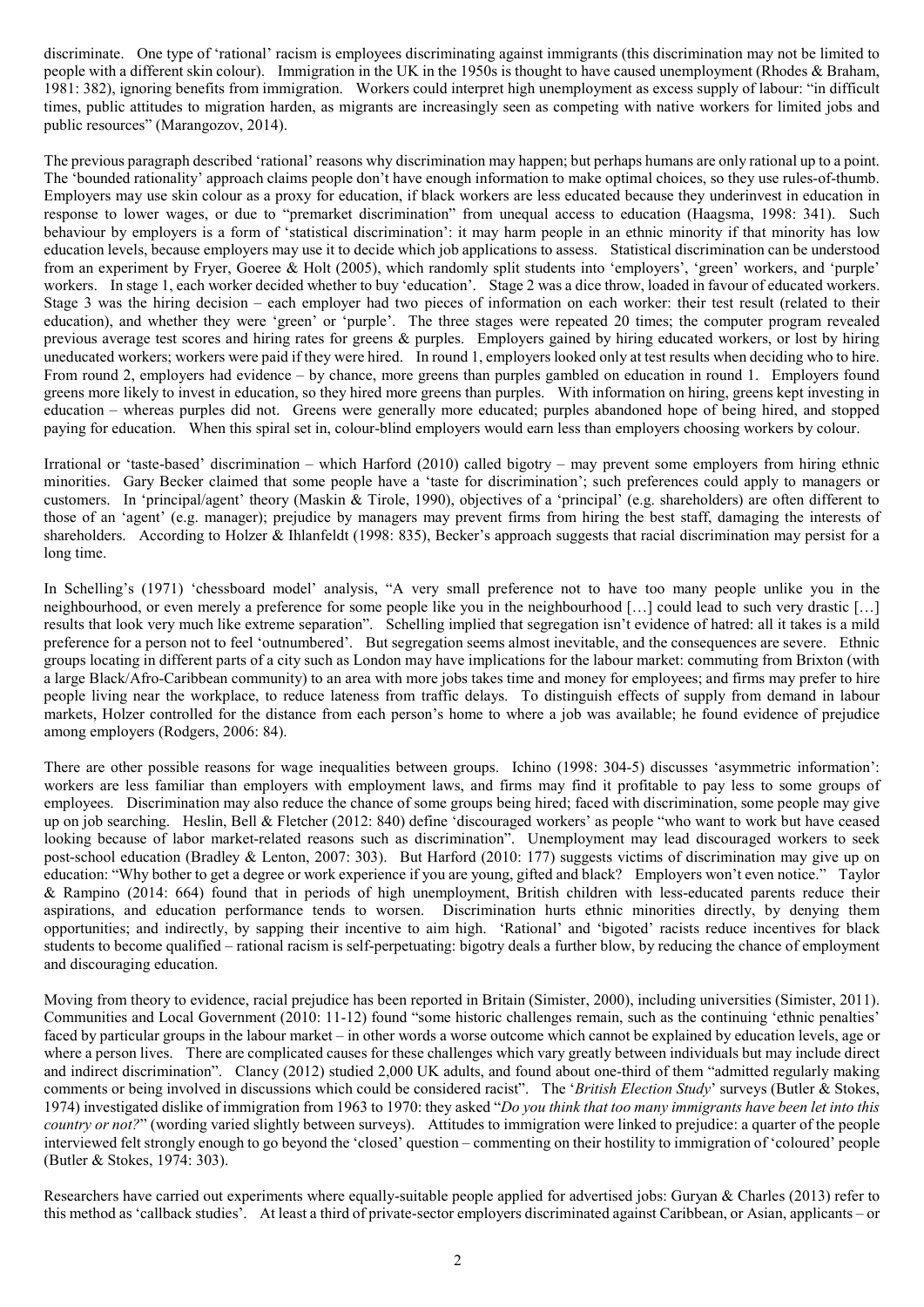both. This continued since the 1960s (Modood, 1997: 144): "Objective tests suggest that the proportion of white people who are likely to carry out the most basic acts of discrimination has been stable at about a third for several decades" (Modood, 1997: 132). Research on attitudes of managers reported in Rodgers (2006: 61-90) show prejudice against black & ethnic minority job applicants. Bertrand & Mullainathan (2004) performed an experiment in USA, obtaining 5,000 CVs based on real documents. They graded some CVs as high-quality, others as lower-quality. They then randomly assigned a person's name to each CV: some CVs had distinctively black names, other CVs were given white names (based on a survey of people's perception of names), and sent CVs to over 1000 adverts in the 'Boston Globe' and 'Chicago Times'. Any difference in employers' responses to the CV could only be attributed to the applicant's name: job applications from people with (apparently) white names got 50% more invitations to interview. "Discrimination in the workforce continues to exist in Britain, where certain groups – for example, women, disabled people, and ethnic minority groups – are underrepresented or underpaid" (Thwaites, 2014).

Summarising previous evidence, Guryan & Charles (2013: F424) claim economists have shown that discrimination occurs (i.e. rejected the neoclassical analysis discussed above); hence, "it was natural to begin to ask how discrimination affects wages […] Is discrimination in markets better described as taste-based discrimination, or as statistical discrimination?"

Since World War 2, immigration helped the UK economy grow; but by the 1960s, there was hostility to immigration (Butler & Stokes, 1974: 303). UK governments tried to reduce such hostility: controlling immigration, but trying to protect migrants already in UK (Solomos, 1989: 35). The 1965 and 1968 Race Relations Acts were intended to provide fairness for ethnic minorities (Wainwright, 1979: 46), but did not have sufficient measures to enforce equal treatment (Solomos, 1989: 36). The 1976 Race Relations Act established the Commission for Racial Equality (CRE) to enforce anti-discrimination legislation (Wainwright, 1979: 46); but losing cases in Judicial Review in 1982 & 1984 created a legal minefield for CRE, and neutralised the 1976 Race Relations Act (McCrudden, Smith & Brown, 1991: 284). Laws since 1984 include the Race Relations (Amendment) Act 2000; the Equality Act, 2006; and the Equality Act 2010. Aston et al. (2006: 172) state "Those experiencing unfair discrimination are generally unlikely to protest, as discriminators are often supported by processes and institutional cultures which perpetuate inappropriate behaviours. The literature suggests that many of those who experience unfair discrimination will not do anything in response. Some will seek advice, but if this fails, very few will pursue a resolution. Those who do pursue grievances, either internally or through the Employment Tribunals Service, often perceive a significant risk to their current employment status and future career prospects."

Blinder et al. (2013: 851) claim extreme anti-immigration views in BNP and UKIP parties are seen as unacceptable by many Britons, but the Conservative party is generally seen as acceptable. Could Conservatives make racism seem acceptable? Charteris-Black (2006: 564) reports that before 2003, only extreme right-wing parties such as the British National Party announced their hostility to immigration in their manifesto, but in 2005 the Conservative party also began to focus on immigration because "Poor performance by the Conservative Party in the previous two elections meant that it could no longer rely on traditional Conservative policies". Even before 2005, the Conservative party had a reputation for racism, such as Enoch Powell's "Rivers of blood" speech (Charteris-Black, 2006: 566), and Conservative party members wearing 'Hang Nelson Mandela' t-shirts (Dorey, 2007: 145). In 1964, a Conservative candidate was associated with the slogan 'If you want a nigger neighbour, vote Liberal or Labour' (Hansen, 2000: 132).

Text analysis suggests associations between 'immigrant' and 'illegal immigrant', and between 'illegal immigrant' and 'terrorist' in speeches in 2005 by the then Conservative Party leader Michael Howard (Charteris-Black, 2006: 574). Before the 2010 general election, the Conservative Party committed itself to dramatic reductions in migration into UK (NatCen, 2014). The Conservative/Liberal Democrat administration from 2010 to 2015 limited options for foreign students in UK, and their employment options in Britain on graduation; imposed new restrictions on people looking to bring family members into UK; and changed labour migration rules to limit the number of work permits issued to non-EEA workers looking to migrate to Britain (NatCen, 2014). An organisation hired by the Home Office sent emails and text messages to many migrants who were in UK lawfully, telling them they should leave immediately (Webber, 2014: 88). In 2013, the Home Office hired vans to drive around six London boroughs, with billboards which read "Here illegally? Go home or face arrest" – in response, Liberty commissioned similar vans with the message "Stirring up tension and division in the UK illegally? Home office, think again" (Cooper & Perkins, 2015: 25). Webber (2014: 86) claimed "The coalition government appears determined to introduce legislation which will both accelerate the curtailment of foreigners' rights to healthcare and rented accommodation while implicating those who work in the health sector and those who provide housing to act as extensions of the UK's border police – with criminal sanctions for private landlords who house undocumented migrants". Hence the coalition government from 2010 to 2015, which was dominated by the Conservative Party, appears to have been hostile to ethnic minorities.

# **III. DATA AND METHODS**

This paper uses data from '*British Social Attitudes*' surveys (NatCen, 2014), which sample thousands of people each year since 1983 – sampling designed to be representative of the British population aged 18 or over in private households (excluding north of the Caledonian Canal, to reduce costs). Since 1993, the BSA sampling frame is the 'Postcode Address File'. BSA use multi-stage sampling (postcode sectors selected systematically; three equal-sized strata chosen in each sub-region; 26 addresses selected in each sector or group of sectors). The interviewer chose a respondent using a computer-generated random selection procedure. This paper uses all BSA surveys available (at the time of writing): from 1983 to 2013. For this paper, BSA respondents are classified as 'managers' if their job is 'Employer - large organisation', 'Manager - large organisation', 'Employer - small organisation', 'Manager small organisation' or 'Farmer - employer/manager'.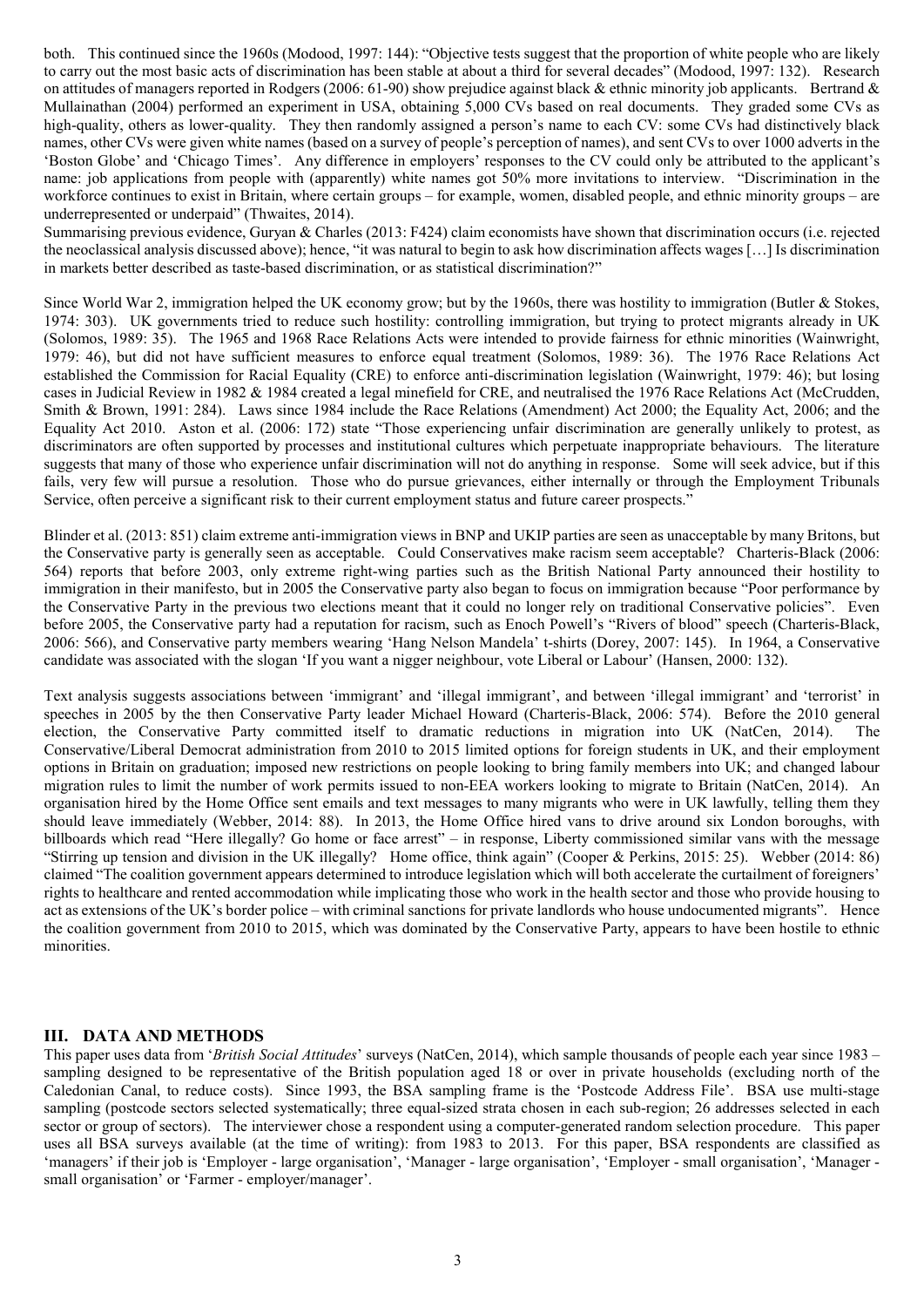This paper also uses data from the '*Labour Force Survey*' (LFS) carried out by the UK government; quarterly surveys are available from 1992; annual LFS surveys are also used, from 1984 to 1991. We use all LFS surveys from 1984 to the most recent data available at the time of writing: October-December 2014. LFS includes people who are unemployed; and people not seeking paid work, such as housewives /househusbands. For this paper, respondents under 16 and people from Northern Ireland are excluded from analysis (BSA exclude Northern Ireland). LFS surveys include very large samples, as shown in Table 1. Ethnicity is 'self-reported': BSA and LFS interviewees were asked which ethnic group they belong to. In some surveys, more detailed ethnic groups are reported – for example, some LFS surveys distinguish between 'black African' and 'black Caribbean' and 'other black' (for this paper, they are combined into 'black Afro/Caribbean'). Table 1 reports the sample-size of ethnic groups. The remainder of this paper simplifies ethnicity to just three categories: white; Asian (comprising Indian, Pakistani, Bangladeshi, Chinese and other Asian) and black Afro-Caribbean. Categories 'mixed race' and 'other ethnic group' are not used in charts in this paper.

Race prejudice is assessed using the BSA question 'Self-rated prejudice' (on page 99 of the CAPI questionnaire for BSA 2013):

"How would you describe yourself ... READ OUT ... 1 ... as very prejudiced against people of other races, 2 a little prejudiced, 3 or, not prejudiced at all? 7 Other (WRITE IN) 8 (Don't know) 9 (Refusal)"

For this paper, answer 1 is given a score of 1; answer 2, a score of 0.3; and answer 3, a score of zero (other answers are excluded from analysis). This 'self-rated prejudice' score is used for Charts 5 and 6.

|                      | survey              |            |  |
|----------------------|---------------------|------------|--|
| ethnic group         | <b>BSA</b>          | <b>LFS</b> |  |
| white                | 74,545              | 8,932,364  |  |
| mixed race           | 550                 | 44,744     |  |
| Indian               | 1,073               | 154,298    |  |
| Pakistani            | 583                 | 92,335     |  |
| Bangladeshi          | 176                 | 30,611     |  |
| Chinese              | 214<br>29,818       |            |  |
| other Asian          | 439                 | 45,011     |  |
| black Afro/Caribbean | 1,752               | 152,417    |  |
| other ethnic group   | 337                 | 60,830     |  |
| Total                | 79,669<br>9.542.428 |            |  |

# **Table 1: number of people interviewed, by ethnic group**

*Source: BSA and LFS (authors' analysis).*

Guryan & Charles (2013: F422) describe problems with using econometric analysis to study possible effects of ethnicity on wages: "it is virtually impossible to be sure that the precise set of controls have been included to make subjects from different groups exactly comparable. Without knowing that workers, buyers or sellers from the different groups are truly comparable, there is no way to be sure that differences in wages, prices or sales are due to discrimination rather than unobserved heterogeneity". This paper mainly uses graphs rather than regression analysis. For this paper, weighting is not used for BSA or LFS.

# **IV. RESULTS**

Are 'managers' rational, as neoclassical economists claim? BSA ask "How would you describe yourself ... as very prejudiced against people of other races, a little prejudiced, or, not prejudiced at all?" Combining BSA surveys from 1983 to 2013, 3% of managers were 'very prejudiced' and 32% 'a little prejudiced' (Figure 5 shows variation over time). NeoClassical economists might interpret this as 'statistical discrimination', but other evidence suggests bigotry: BSA surveys ask "Do you think that most white people in Britain would mind or not mind if one of their close relatives were to marry a person of Asian origin? […] And you personally? Would you mind or not mind?" In 2013, 11% of white managers said they would 'Mind a lot', and an additional 14% would 'Mind a little'. Similar proportions apply to a question on marrying someone with a 'West Indian' background.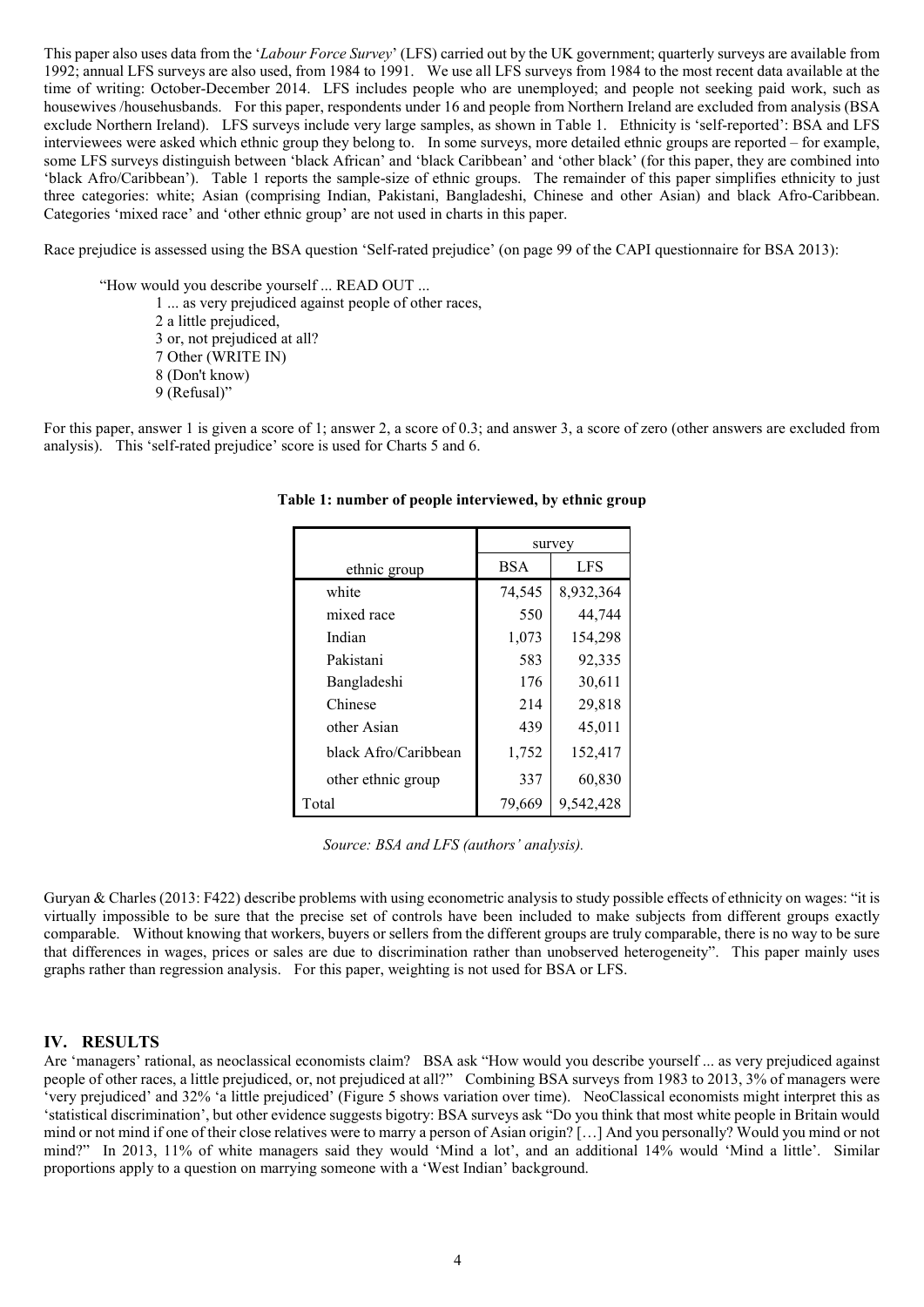|  | Table 2: opinions on job vacancies, by ethnicity |
|--|--------------------------------------------------|
|--|--------------------------------------------------|

|                                                                 | Ethnicity |                 |  |
|-----------------------------------------------------------------|-----------|-----------------|--|
| Agreement or disagreement with the statement:                   |           |                 |  |
| "There just aren't enough vacancies for everyone at the moment" | white     | ethnic minority |  |
| Agree strongly                                                  | 40 %      | $34\%$          |  |
| Agree                                                           | 44 %      | 40%             |  |
| Neither agree nor disagree                                      | $7\%$     | $15\%$          |  |
| Disagree                                                        | $10\%$    | $12\%$          |  |
| Disagree strongly                                               | 2.9/6     | $0\%$           |  |
| Total                                                           | $100\%$   | $100\%$         |  |

 *Source: BSA 2013 (authors' analysis; 561 cases).*

Perhaps there are not enough jobs in Britain. Table 2 reports views from BSA on the British labour market in 2013: about 80% of respondents 'agree' or 'strongly agree' that there aren't enough vacancies for everyone. If some people must be unemployed, is unemployment distributed equally between ethnic groups? Figure 1 attempts to clarify this issue.



**Figure 1: unemployment over time, by ethnic group**

*Source: LFS (authors' analysis).*

Figure 1 shows unemployment among three ethnic groups from 1984 to 2014. There is a clear pattern: in this period, whites have much less risk of unemployment than people in ethnic minorities. Another lesson from Figure 1 is that unemployment was generally higher before 1997 and from about 2008, for each ethnic group. Since about 2008, the gap between whites and ethnic minorities may have increased – perhaps associated with the global financial crisis begun by USA sub-prime housing: it isn't clear how much of the apparent increased discrimination against ethnic minorities is due to Conservative-dominated governments (before 1997 or from 2010).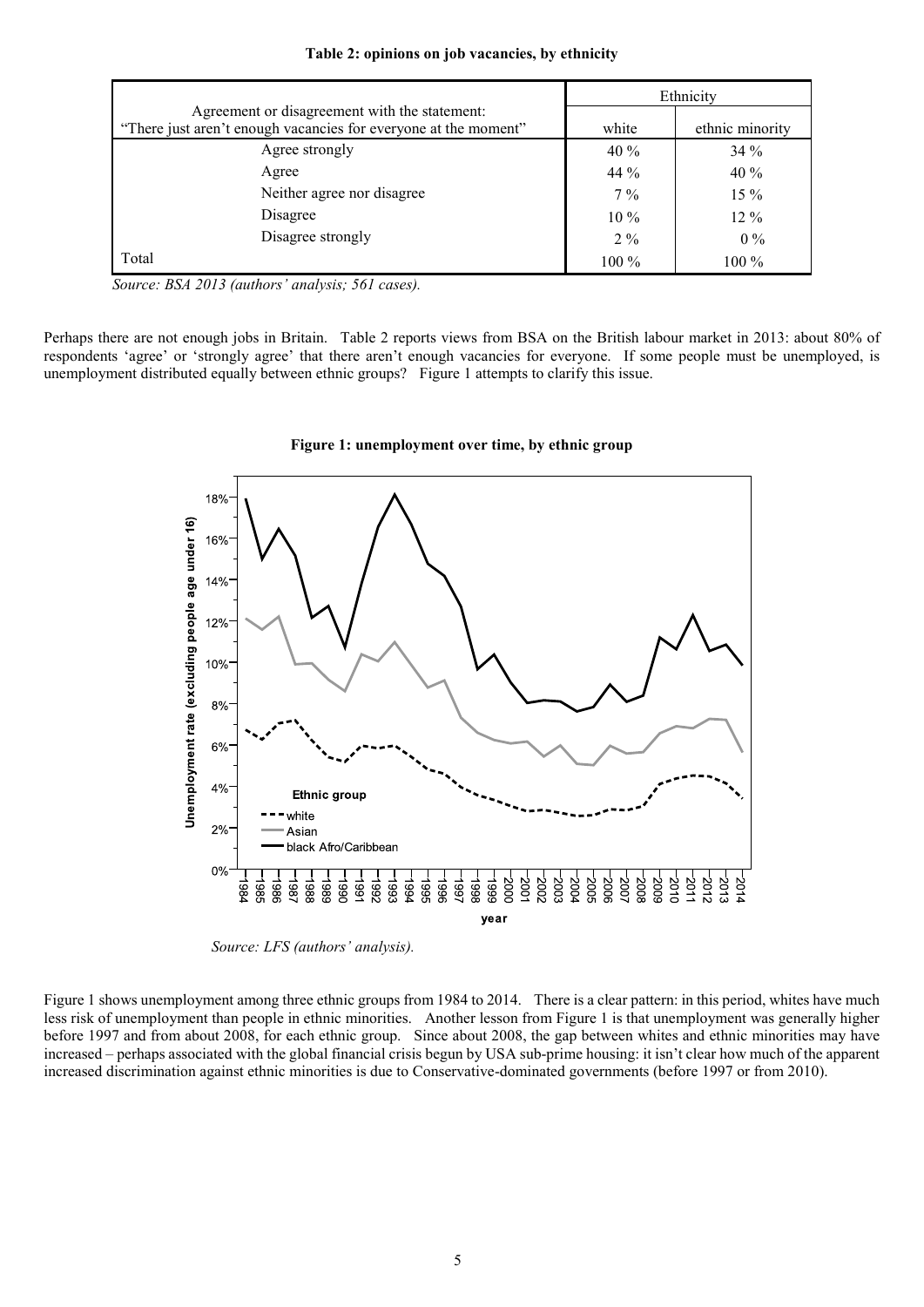**Figure 2: people unable to obtain a full-time job over time, by ethnicity**



*Source: LFS (authors' analysis)*

LFS surveys from 1992 include attitudes of part-time employees to obtaining full-time jobs, shown in Figure 2. To make Figure 2 comparable to Figure 1, the horizontal scale is adjusted to leave the left-hand-side blank. Figure 2 indicates ethnic minorities tend to be more likely (than the white majority) to be trapped in part-time work. Many people choose part-time jobs; but Figure 2 shows that among part-time employees, many prefer full-time jobs. Being trapped in a part-time job was less common under Labour governments from 1997 to 2010 for all ethnic groups; but there are much bigger risks for ethnic minorities during Conservative governments up to 1997, and in the Conservative-dominated coalition government from 2010 to 2015.



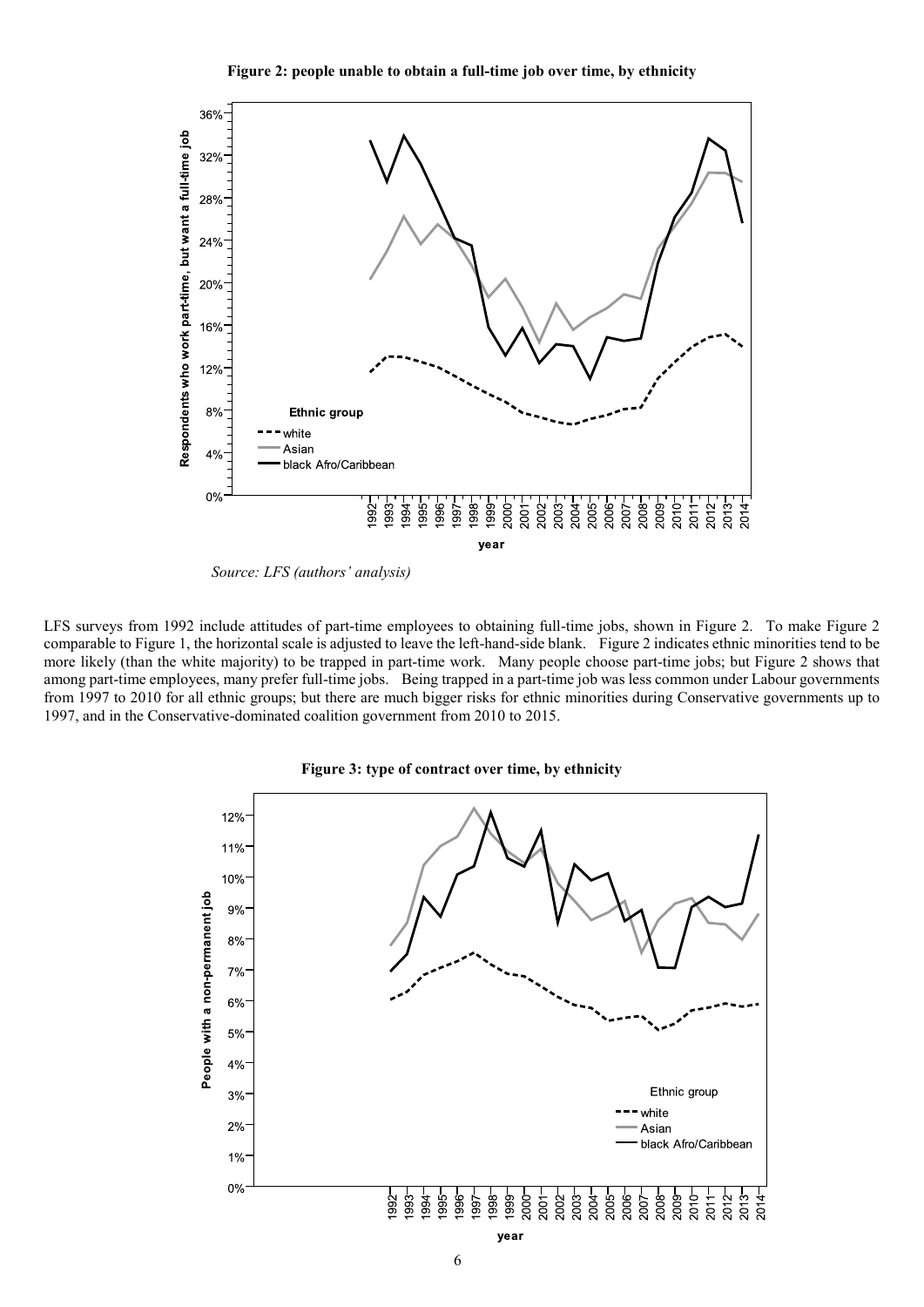Figure 3 shows the fraction of employed people with a 'permanent' contract (as opposed to a fixed-term contract, zero-hour contract, work for agencies, etc.). Ethnic minorities are more likely to be in non-permanent contracts. Non-permanent contracts have disadvantages – for example, if seeking a mortgage. There was a tendency for non-permanent contracts to become more common during Conservative-controlled periods (before 1997, and from 2010); this tendency was reversed in Labour governments from 1997 to 2010. This pattern applies to all ethnic groups, but there is a striking increase for ethnic minorities from 1992 to 1997, and from 2013 to 2014: racial inequality increased when Conservatives were in government.



**Figure 4: wages by year and ethnicity**

*Source: LFS (authors' analysis)*

Figure 4 applies only to employed people. Incomes are not in LFS surveys before 1993; Figure 4 suggests increasing racial inequality from 1993 to 1997. Since 2010, incomes may have fallen due to austerity imposed by the coalition government. Wages of whites fell to some extent; but Asian and black wages fell faster. Similar patterns are shown in Figure 1 (unemployment), Figure 2 (inability to find full-time jobs), and Figure 3 (insecure contracts) – hence, these four charts suggest increasing racial prejudice from 2010 to 2015.

Figure 5 considers the possibility that increased racial prejudice may explain increased racial disadvantage since 2010. BSA samples are much smaller than LFS (see Table 1), which explains the lack of a smooth curve in Figure 5. This question wasn't asked in some years (shown by a broken line – in 1988, for example). There may be a tendency for more people to describe themselves as being racially prejudiced before 1997, and in later years (from 2010, perhaps); but many factors could influence prejudice, such as the 2008 global financial crisis.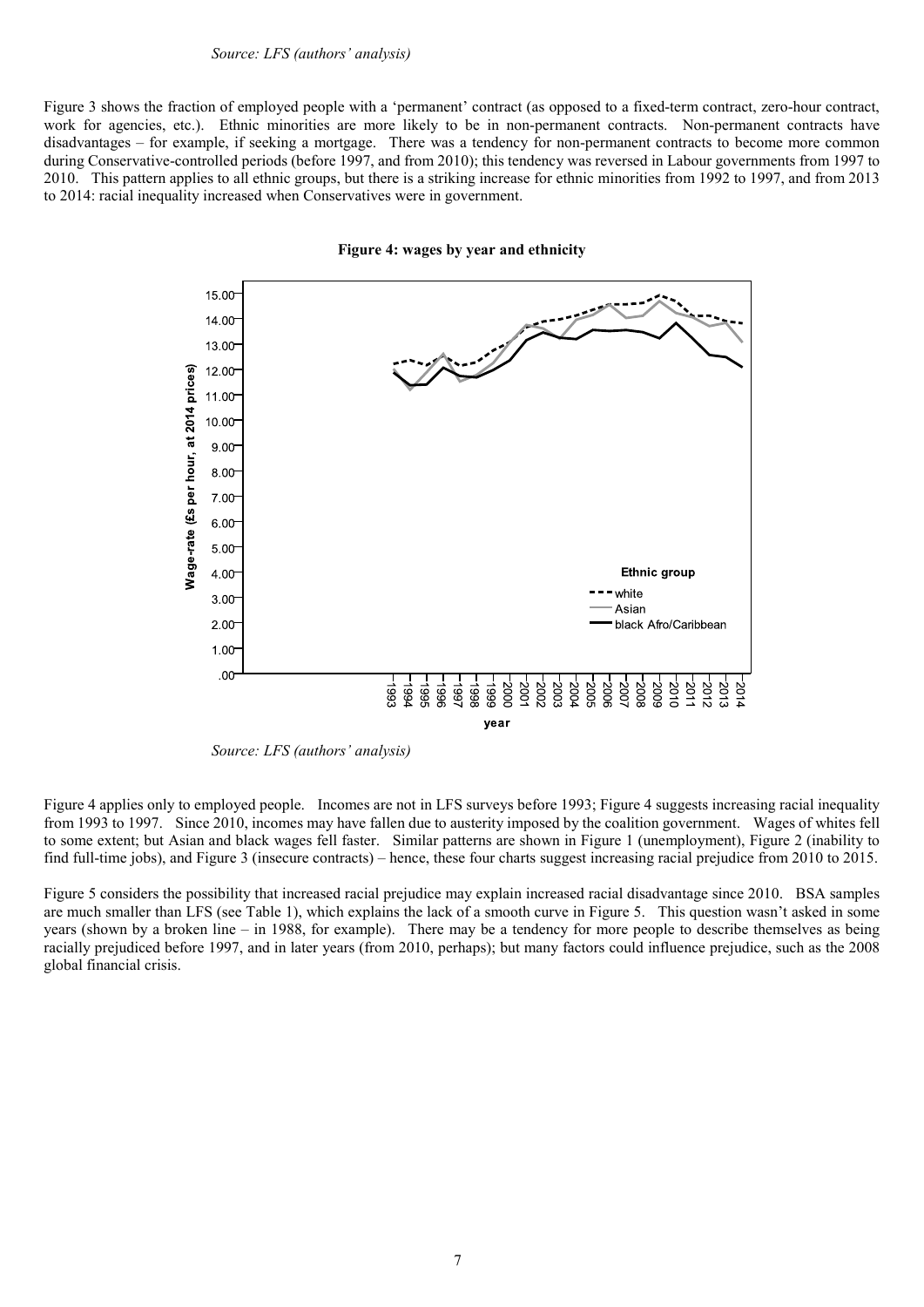

*Source: BSA (authors' analysis)*

Figure 5 may seem to show increased racism since 2010, as a reason for increased racial disadvantage in Figures 1 to 4. But why is there more racism in some years? Charteris-Black (2006) claims racist statements by Conservative politicians make some people consider racism acceptable. This may be more likely when Conservatives are in government (1979 to 1997; and 2010 to 2015).

|                                    | Respondent's self-rated prejudice |            |            |         |
|------------------------------------|-----------------------------------|------------|------------|---------|
|                                    | not                               | little     | very       |         |
| Political allegiance from BSA data | prejudiced                        | prejudiced | prejudiced | Total   |
| Conservative partisan              | 56%                               | 39%        | 4.3%       | $100\%$ |
| Conservative sympathiser           | 61%                               | 36%        | $3.3\%$    | 100%    |
| Conservative residual identifier   | 65%                               | 32%        | $3.3\%$    | $100\%$ |
| Labour partisan                    | 73%                               | 25%        | $2.4\%$    | $100\%$ |
| Labour sympathiser                 | 71%                               | 27%        | $1.8\%$    | $100\%$ |
| Labour residual identifier         | 75%                               | 23%        | 2.3%       | $100\%$ |
| Lib Dem partisan                   | 73%                               | 25%        | $2.1\%$    | $100\%$ |
| Lib Dem sympathiser                | 73%                               | 25%        | $1.9\%$    | $100\%$ |
| Lib Dem residual identifier        | 69%                               | 29%        | $1.8\%$    | $100\%$ |
| Green partisan                     | 77%                               | 21%        | 1.8%       | 100%    |
| Green sympathiser                  | 80%                               | 18%        | $2.4\%$    | 100%    |
| Green residual identifier          | 74%                               | 24%        | $2.0\%$    | $100\%$ |
| Other party                        | 61%                               | 31%        | 7.8%       | $100\%$ |
| None                               | 68%                               | 28%        | 3.6%       | $100\%$ |
| Other / Don't Know / Refusal       | 71%                               | 27%        | $2.2\%$    | $100\%$ |
|                                    |                                   |            |            |         |

**Table 3: self-rated racial prejudice, by respondents' political views.**

*Source: BSA 1983 to 2013 (authors' analysis; 54,207 cases)*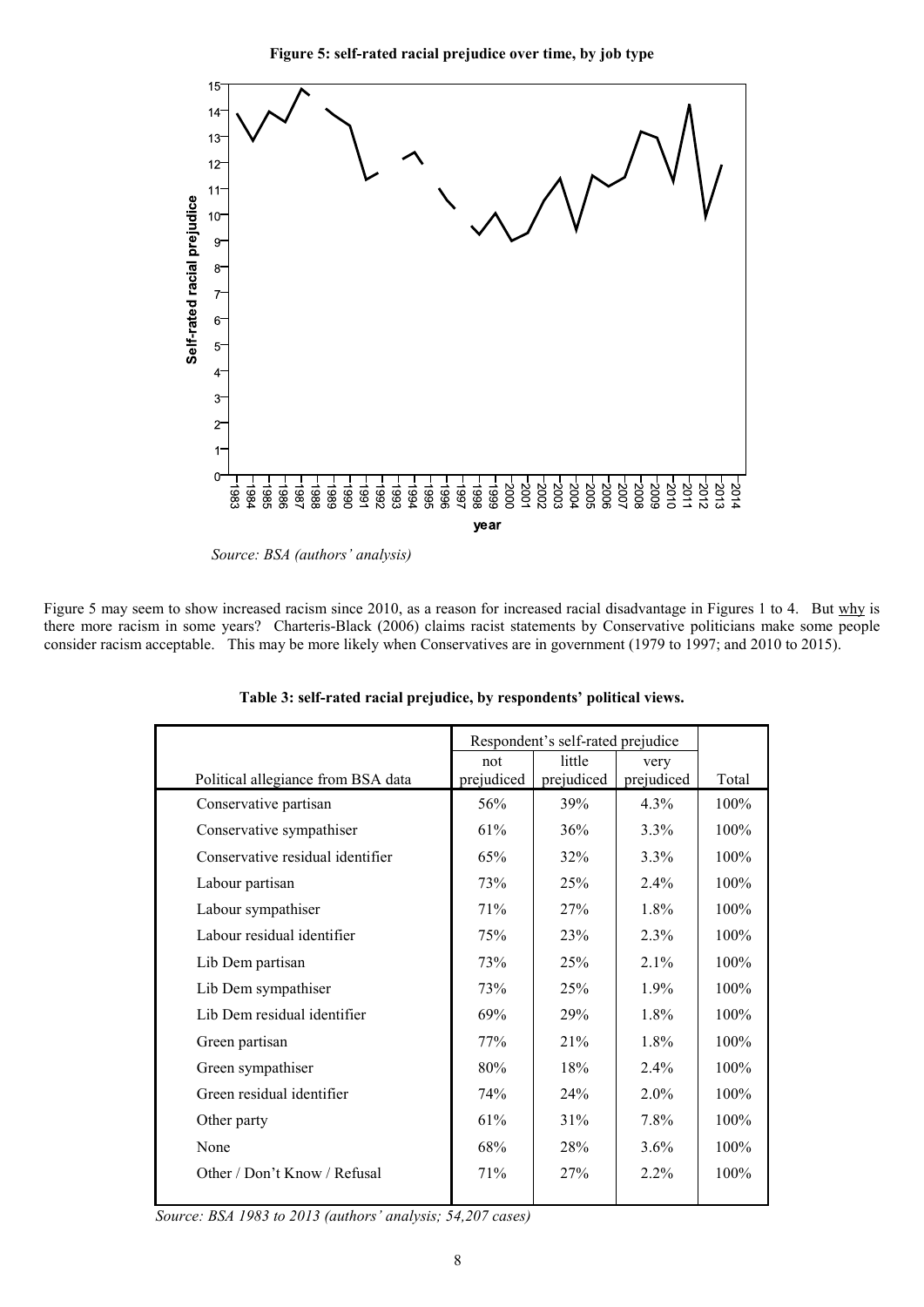Table 3 and Figure 6 show racial prejudice by respondents' political views – a 'derived variable' in BSA surveys. Table 3 shows Conservative partisans as most racist, and Green Party sympathisers least racist, in the 'not prejudiced' column (from 1983 to 2013). Figure 6 shows changes in prejudice over time; each row of Table 3 could be shown as a line in Figure 6, but this chart would be confusing – so each line in Figure 6 combines rows in Table 3 (combined by the authors).



#### **Figure 6: self-rated racial prejudice over time, by political view**

*Source: BSA (authors' analysis)*

Figure 6 is complicated, even after combining voters into just three groups – a larger sample might give clearer results. In Figure 6, Conservative party partisans/supporters tend to be fairly consistent from 1983 to 2013, with a racism score about 15. Partisans & supporters of other mainstream parties (Labour, Liberal Democrat, and Green) are fairly consistent over time, with a lower racism score of about 9. But the 'non-partisan' category tends to be more racist since about 2000: racism may have increased because the Conservative party became more outspoken about immigration being a problem (perhaps non-partisan voters consider racism acceptable when the Conservative party was in government before 1997, and from 2010).

If a mainstream political party seems racist, this encourages racism among the general population: "the reputations of parties can be a contextual trigger of norm-motivated behavior; thus, we expect the impact of the message to depend on the reputation of the messenger. A message backed by a mainstream party should further reassure voters that discrimination is socially acceptable in this context; thus, opposition to Islamic schools should increase with Conservative party endorsement" (Blinder et al., 2013: 848).

#### **V. DISCUSSION**

Evidence in this paper suggests all ethnic groups suffered from austerity under the 2010-15 UK coalition government: Figures 1 to 4 suggest most people were worse off by 2015 than in 2010. Meager (2014) wrote "the recovery since 2010 has been snail-like. It took six years for GDP to (just) get back to its pre-recession level; after the 1980s and 1990s recessions, it took only 3-4 years".

In addition, Figures 1 to 4 show that race discrimination increased since 2010; this may be a result of the increased racial prejudice shown in Figures 5 and 6. Many factors affect labour market outcomes; future research is needed, before we can be confident that increased racial prejudice led to more racial inequality.

What will future governments do about race discrimination? One option is to do nothing: this would be a considerable improvement on the Conservative/Liberal Democrat coalition government from 2010 to 2015. Most economists encourage governments to prevent discrimination. UK governments were more successful from 1997 to 2010: "recent immigration has raised the GDP per head of the nonmigrant population by about 0.15 per cent per annum in real terms (over the ten years to the end of 2006)" (Home Office, 2008: 8).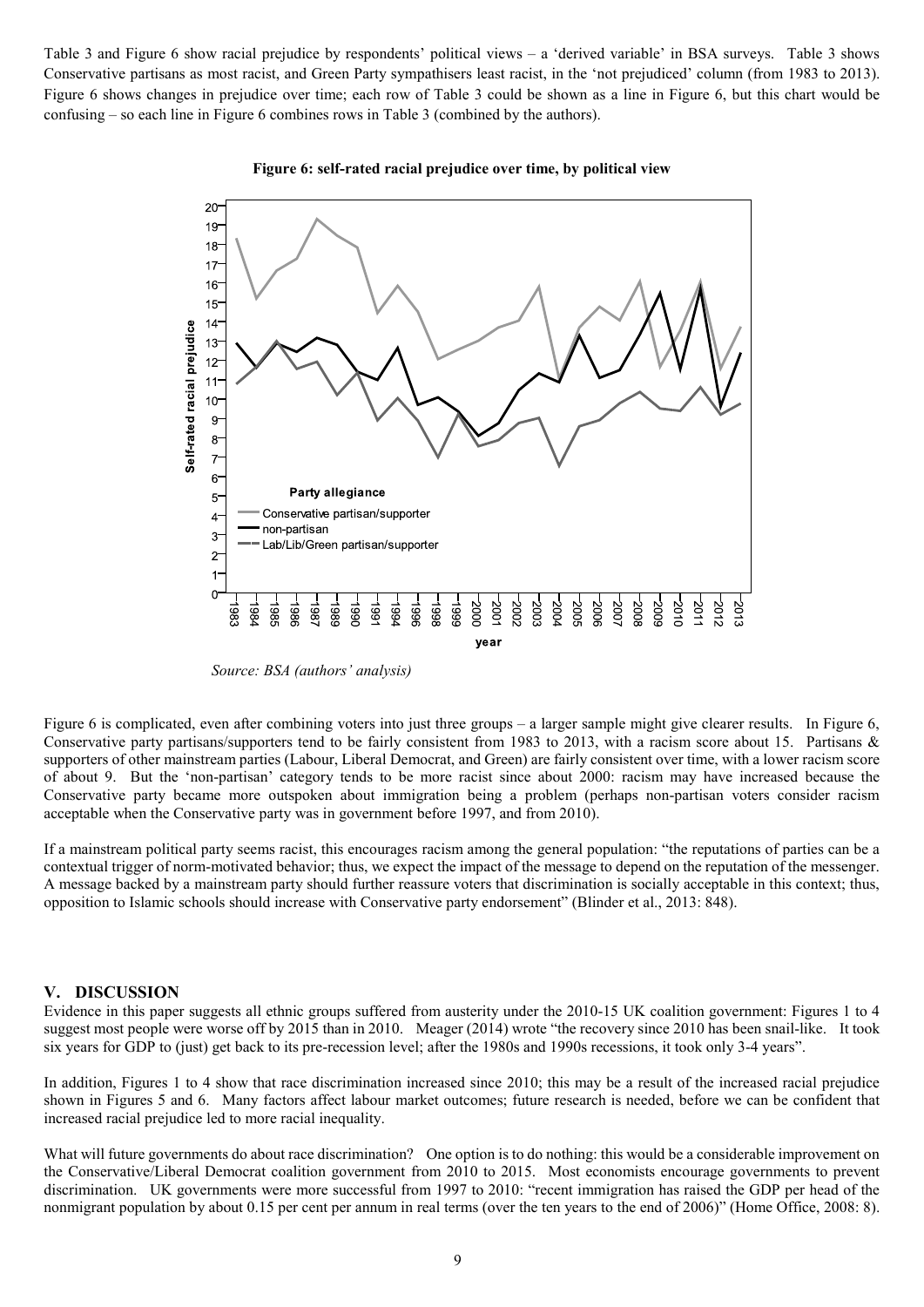Economic analysis suggests reducing racism will increase economic growth, and hence voters' support. But even if preventing racism didn't bring votes or raise incomes, ending racism would still be appropriate.

#### **VI. Acknowledgements**

UK data from the Labour Force Survey, collected by the Office for National Statistics, is Crown Copyright. British Social Attitudes data are provided by NatCen (2014). These datasets are made available through the UK Data Archive, and used by permission. None of these organisations bear responsibility for analysis or interpretation of data reported here.

#### **BIBLIOGRAPHY**

Aston J., Hill D. & Tackey N.D. (2006), 'The experience of claimants in race discrimination employment tribunal cases', Employment relations research series 55, Department of Trade & Industry (UK government): London.

Blinder S., Ford R. & Ivarsflaten E. (2013), 'The better angels of our nature: how the antiprejudice norm affects policy and party preference in Great Britain and Germany', American Journal of Political Science 57(4): 841-57.

Bradley S. & Lenton P. (2007), 'Dropping out of post-compulsory education in the UK: an analysis of determinants and outcomes', Journal of Population Economics 20(2): 299-328.

Butler D. & Stokes D. (1974), *Political change in Britain: the evolution of electoral choice*, Macmillan: London.

Charteris-Black J. (2006), 'Britain as a container: immigration metaphors in the 2005 election campaign', *Discourse & Society* 17(5): 563-81.

Clancy S. (2012), 'Equal Britain? 1 in 3 Brits admit they are racist'[, http://news.onepoll.com/brits-admits-racist/](http://news.onepoll.com/brits-admits-racist/) downloaded 14<sup>th</sup> February 2015.

Communities and Local Government (2010), Tackling race inequality: a statement on race, [www.communities.gov.uk/documents/communities/pdf/1432344.pdf](http://www.communities.gov.uk/documents/communities/pdf/1432344.pdf) accessed 10<sup>th</sup> February 2010.

Cooper A. & Perkins C. (2015), 'Mobile borders/bordering mobilities: status functions, contemporary state bordering practices and implications for resistance and intervention', pages 14 – 31 in Kinnvall C. & Svensson T. (eds.), Governing borders and security: the politics of connectivity and dispersal, Routledge: Abingdon.

Dorey P. (2007), 'A new direction or another false dawn? David Cameron and the crisis of British Conservatism', *British Politics* 2: 137-66.

Guryan & Charles (2013), 'Taste-based or statistical discrimination: the economics of discrimination returns to its roots', *Economic Journal* 123: F417-32.

Haagsma R. (1998), "Statistical discrimination in the labour market: an efficient vice?" *De Economist*, 146(2): 321-45.

Hansen R. (2000), *Citizenship and immigration in postwar Britain*, OUP: Oxford.

Harford T. (2010), *The logic of life*, Hachette: London.

Heslin P.A., Bell M.P. & Fletcher P.O. (2012), 'The devil without and within: A conceptual model of social cognitive processes whereby discrimination leads stigmatized minorities to become discouraged workers', *Journal of Organizational Behavior* 33(6): 840-62.

Holzer H.J. & Ihlanfeldt K.R. (1998), "Customer discrimination and employment outcomes for minority workers", *Quarterly Journal of Economics*, 113(3): 835-67.

Home Office (2008), 'The Economic Impact of Immigration', Cm 7414, The Stationery Office: London.

Ichino P. (1998), "The labour market: a lawyer's view of economic arguments", *International Labour Review*, 137:3, pp. 299-311.

Marangozov R. (2014), 'Labour migration from the EU in hard times', *Employment Studies* 19(1). [www.employment-studies.co.uk/newsletters/employment-studies#issue19](http://www.employment-studies.co.uk/newsletters/employment-studies#issue19) downloaded 21<sup>st</sup> February 2015.

Maskin E. & Tirole J. (1990), "The Principal-Agent relationship with an informed Principal: the case of private values", *Econometrica*, 58 (2): 379-409.

Mason P.L. (1999), "Male interracial wage differentials: competing explanations", *Cambridge Journal of Economics,* 23:3, 261- 99.

McCrudden C., Smith D.J. & Brown, C. (1991), *Racial justice at work: the enforcement of the Race Relations Act 1976 in employment*, Policy Studies Institute: London.

McNabb R. & Psacharopoulos G. (1981), "Racial earnings in the U.K.", *Oxford Economic Papers*, 33:3, pp. 413-25.

Meager N. (2014), 'IES Viewpoint: Productivity puzzles and poor performance', *Employment Studies* 20(2), [www.employment-studies.co.uk/newsletters/employment-studies#issue20](http://www.employment-studies.co.uk/newsletters/employment-studies#issue20) downloaded 21st February 2015.

Modood T. (1997), "Employment", in Modood, T., Berthoud, R., Lakey, J., Nazroo, J., Smith, P., Virdee, S. & Beishon, S. (eds.), *Ethnic Minorities in Britain: diversity and disadvantage*, Policy Studies Institute: London.

NatCen (2014), 'Sample design'[, http://bsa-31.natcen.ac.uk/read-the-report/technical-details/sample-design.aspx](http://bsa-31.natcen.ac.uk/read-the-report/technical-details/sample-design.aspx) downloaded 22<sup>nd</sup> February 2015.

Nord S. & Ting Y. (1994), "Discrimination and the unemployment durations of white and black males", *Applied Economics*, 26(10): 969-79.

Rhodes E. & Braham P. (1981), "Black workers in Britain: from full employment to recession", in Braham, P., Rhodes, E. & Pearn, M. (eds.), *Discrimination and disadvantage in employment: the experience of black workers*, Harper & Row: London.

Rodgers W.M. (ed.) (2006), *Handbook on the economics of discrimination*, Edward Elgar: Northampton.